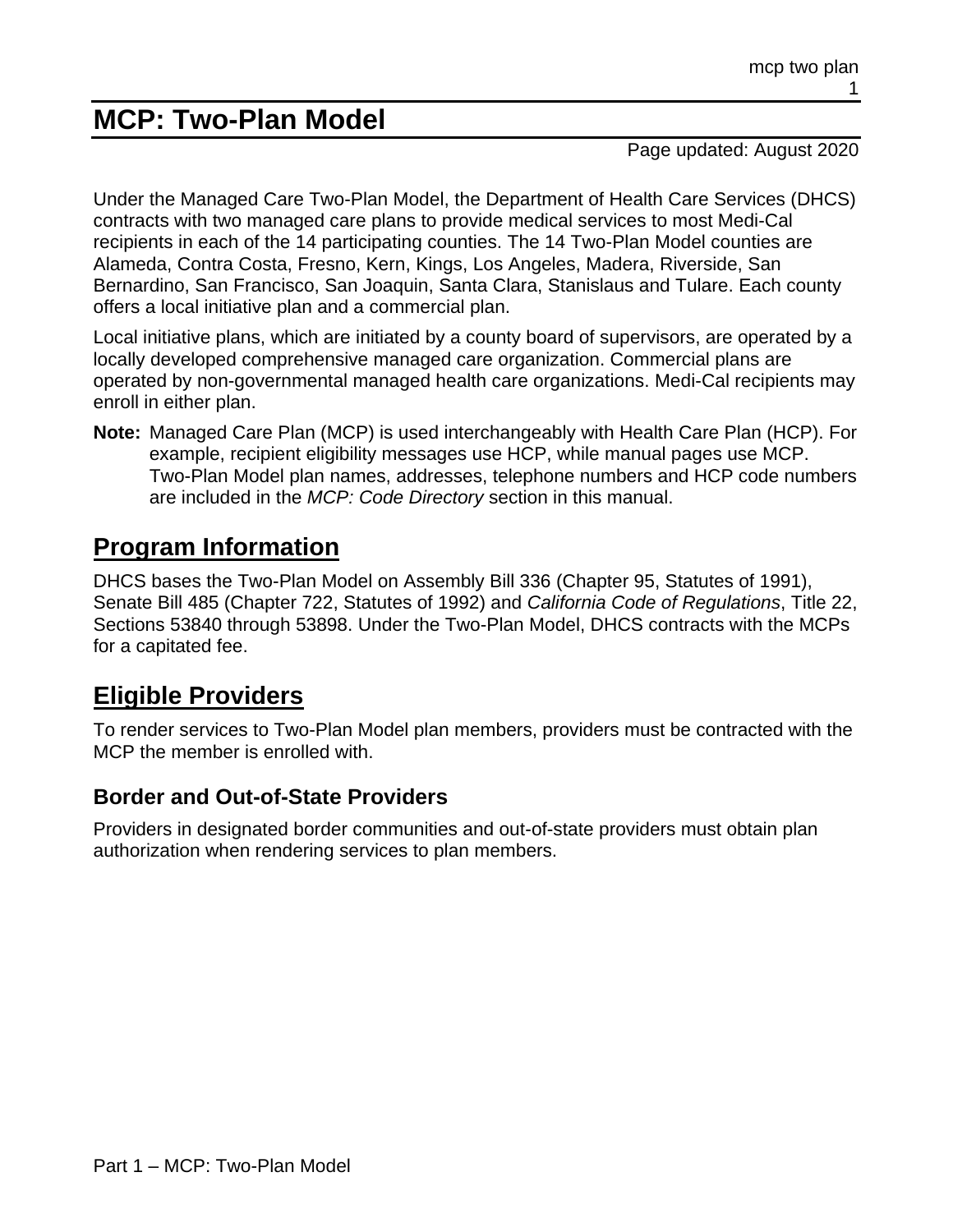# **Eligible Recipients**

For the Two-Plan Model programs, Medi-Cal recipients who receive assistance through CalWORKs are required to enroll in an MCP. Starting June 2011, seniors and persons with disabilities were phased into MCPs. The transition was completed in May 2012. Some of these recipients may continue receiving health care through the Medi-Cal fee-for-service program based upon certain exemptions.

# **Excluded Enrollment**

Recipients in the following categories may not enroll in, or must disenroll from, the Two-Plan Model plan:

- Nursing Facility (Level A and B, ICF/DD-H, ICF/DD-N, Long Term Care [LTC] and skilled nursing): This includes nursing facility services billed beyond 30 days after the month (whole or partial) of admission. Providers must contact the plan to determine if the claim meets the capitated period (defined as the month of admission [partial or whole] plus a maximum of 30 additional days); or, if the recipient must be disenrolled from the plan for the provider to bill fee-for-service for any time after the capitated period.
- Share of Cost
- [‹‹D](#page-14-0)ual eligibles with Other Health Coverage codes [››:](#page-14-1)
	- K = Kaiser Health Maintenance Organization (HMO)
	- $-C = CHAMPUS$
	- $P$  = Prepaid Health Plan/HMO
	- $-$  F = Medicare HMO (unless Medicare HMO plan matches an MCP)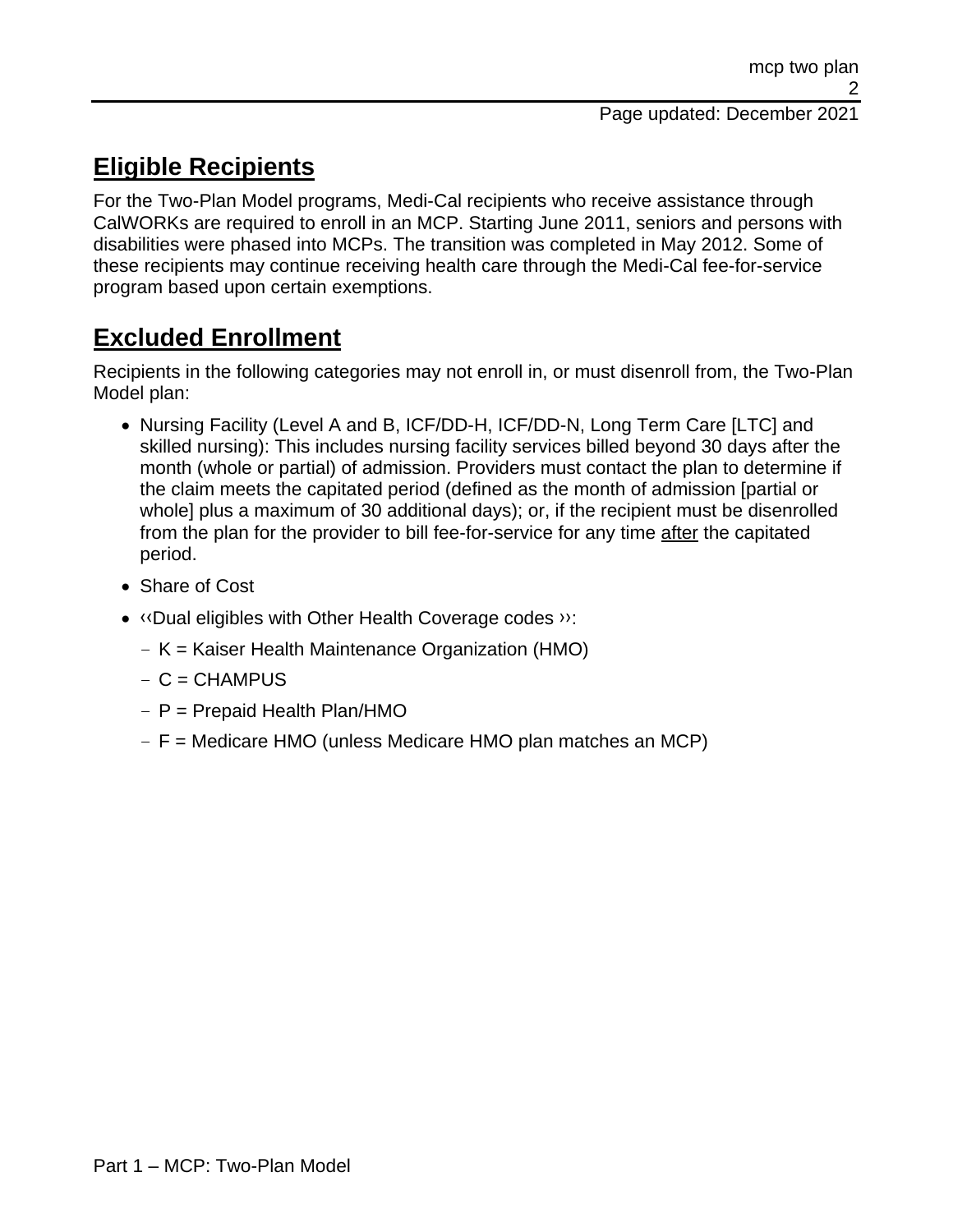#### Page updated: August 2020

# **Voluntary Enrollment**

The following categories are voluntary and will not be mandatorily enrolled in the MCP:

- Dual eligibles or those with Medicare
- Foster children
- California Children's Services (Alameda and Los Angeles counties only)
- Genetically Handicapped Persons Program
- **Note:** Claims will deny as capitated if submitted prior to plan disenrollment. Providers may resubmit claims once eligibility verification confirms the recipient has been disenrolled from the plan.

## **Emergency Services**

Emergency services do not require authorization. Emergency room services to evaluate whether or not a member's condition requires emergency care are authorized by the plan. If the evaluation confirms that an emergency condition exists, providers should submit a documented claim to the plan for capitated services. If emergency services are not justified, providers should obtain authorization from the plan for capitated physician services beyond the limited visit level.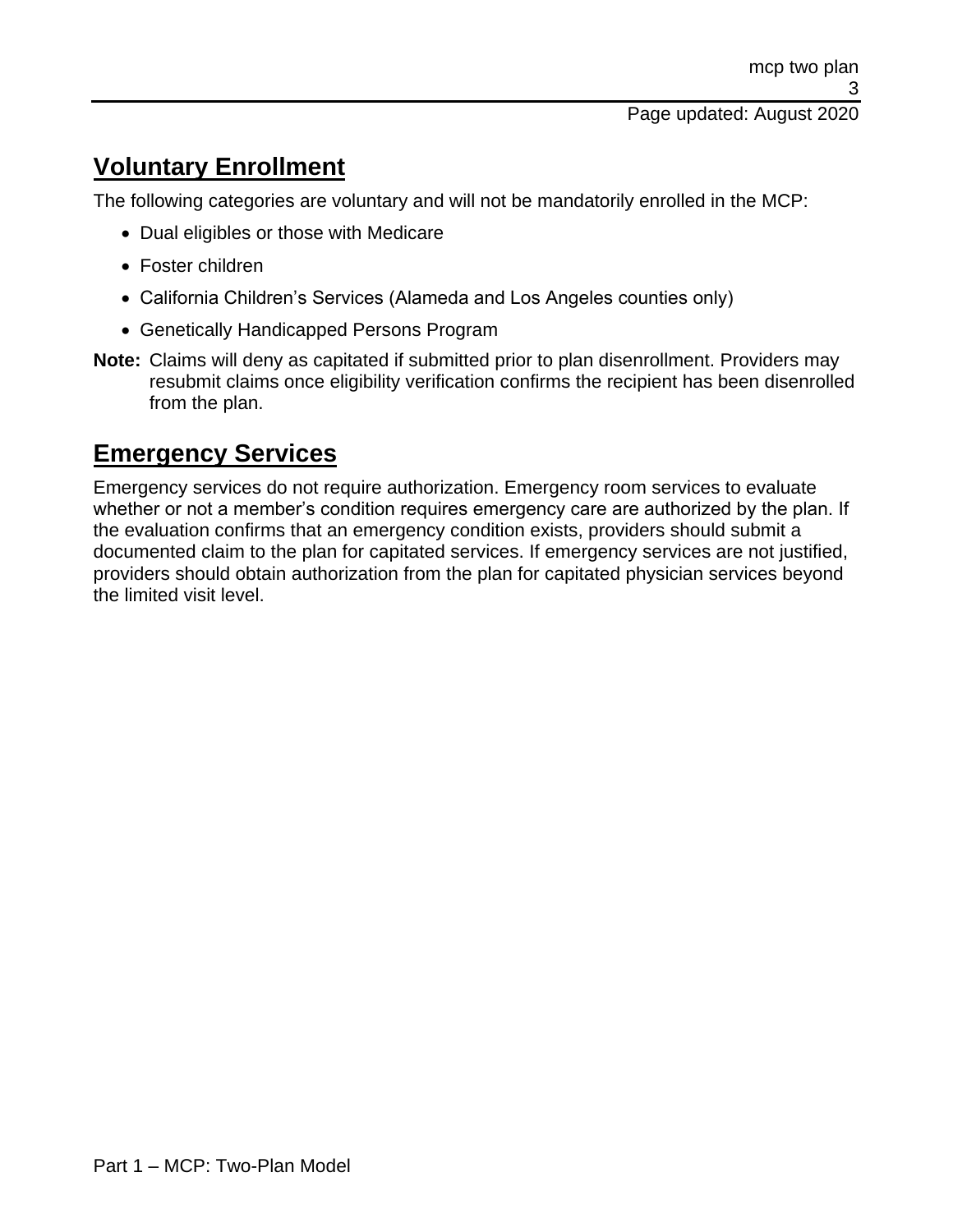## **Two-Plan Model Counties and Health Plans**

The following are HCPs in the listed county or counties.

| County                       | <b>Health Plan</b>                            |
|------------------------------|-----------------------------------------------|
| Alameda                      | Alameda Alliance for Health Anthem Blue Cross |
| Contra Costa                 | Contra Costa Health Plan Anthem Blue Cross    |
| Fresno, Kings and Madera     | Cal Viva                                      |
|                              | <b>Anthem Blue Cross</b>                      |
| Kern                         | Kern Family Health Net                        |
|                              | <b>Health Net</b>                             |
| Los Angeles                  | LA Care, and plan partners                    |
|                              | Health Net, and plan partners                 |
| Riverside and San Bernardino | <b>Inland Empire Health Plan</b>              |
|                              | <b>Molina Healthcare</b>                      |
| San Francisco                | San Francisco Health Plan                     |
|                              | <b>Anthem Blue Cross</b>                      |
| San Joaquin                  | Health Plan of San Joaquin                    |
|                              | <b>Health Net</b>                             |
| Santa Clara                  | Santa Clara Family Health Plan                |
|                              | <b>Anthem Blue Cross</b>                      |
| <b>Stanislaus</b>            | Health Plan of San Joaquin                    |
|                              | <b>Health Net</b>                             |
| Tulare                       | <b>Anthem Blue Cross</b>                      |
|                              | <b>Health Net</b>                             |

#### [‹‹](#page-14-0)**Counties and Health Plans**[››](#page-14-1)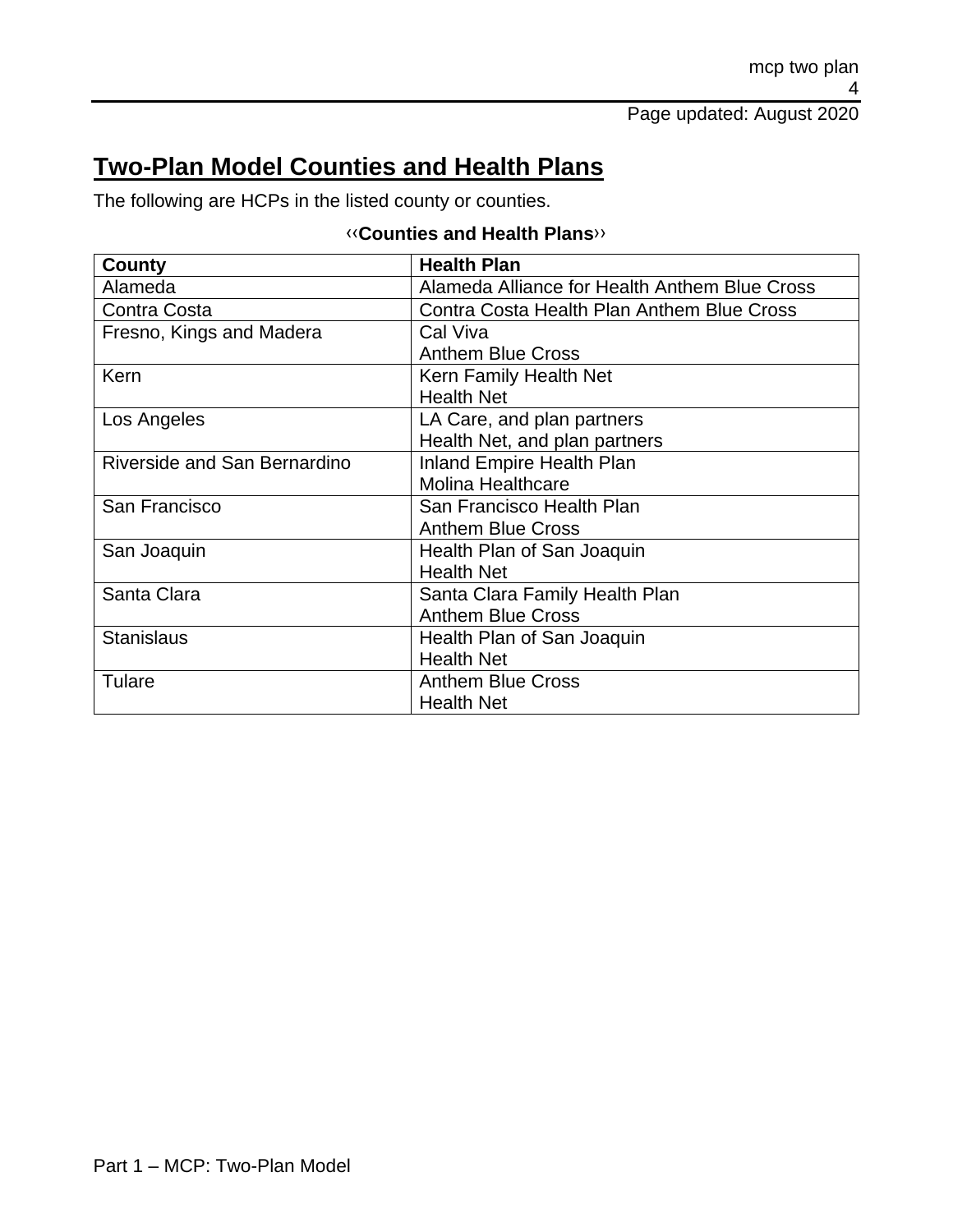#### Page updated: December 2021

# **Referral Authorization**

Providers who accept referrals from a Two-Plan Model plan receive approval for services as part of the referral process. When members visit a provider without a referral, providers must contact a recipient's plan for authorization and billing instructions. Services capitated under a Two-Plan Model contract are subject to the plan's authorization and billing processes.

All services rendered by inpatient psychiatric units must be authorized by the County Mental Health Plan.

## **Capitated/Noncapitated Services**

The services listed below are noncapitated and not reimbursed by Two-Plan Model plans, unless noted. Contact an MCP for questions regarding capitated services. See the *MCP: Code Directory* section in this manual for plan addresses and telephone numbers.

For these listed noncapitated services, providers should follow fee-for-service billing instructions as specified in policy sections of the provider manuals. [‹‹S](#page-14-0)ee the Medi-Cal Rx website (*https://medi-calrx.dhcs.ca.gov/home/*) for pharmacy-billed drug policy[.››](#page-14-1)

- AIDS or AIDS-related conditions (AIDS Waiver Program)
- Acupuncture services
- Alcohol and substance abuse programs, including heroin detoxification services
- Alpha-Fetoprotein testing See the expanded Alpha-Fetoprotein prenatal laboratory services testing entry in this list.
- Assisted Living Waiver
- Blood collection/handling Handling and/or conveyance of specimen for transfer from the physician's office to a laboratory
- Blood collection/handling related to other specified antenatal screening See the Expanded Alpha-Fetoprotein prenatal laboratory services testing entry in this list.
- California Children's Services
- Chiropractic services
- Dental services
- Directly Observed Therapy for tuberculosis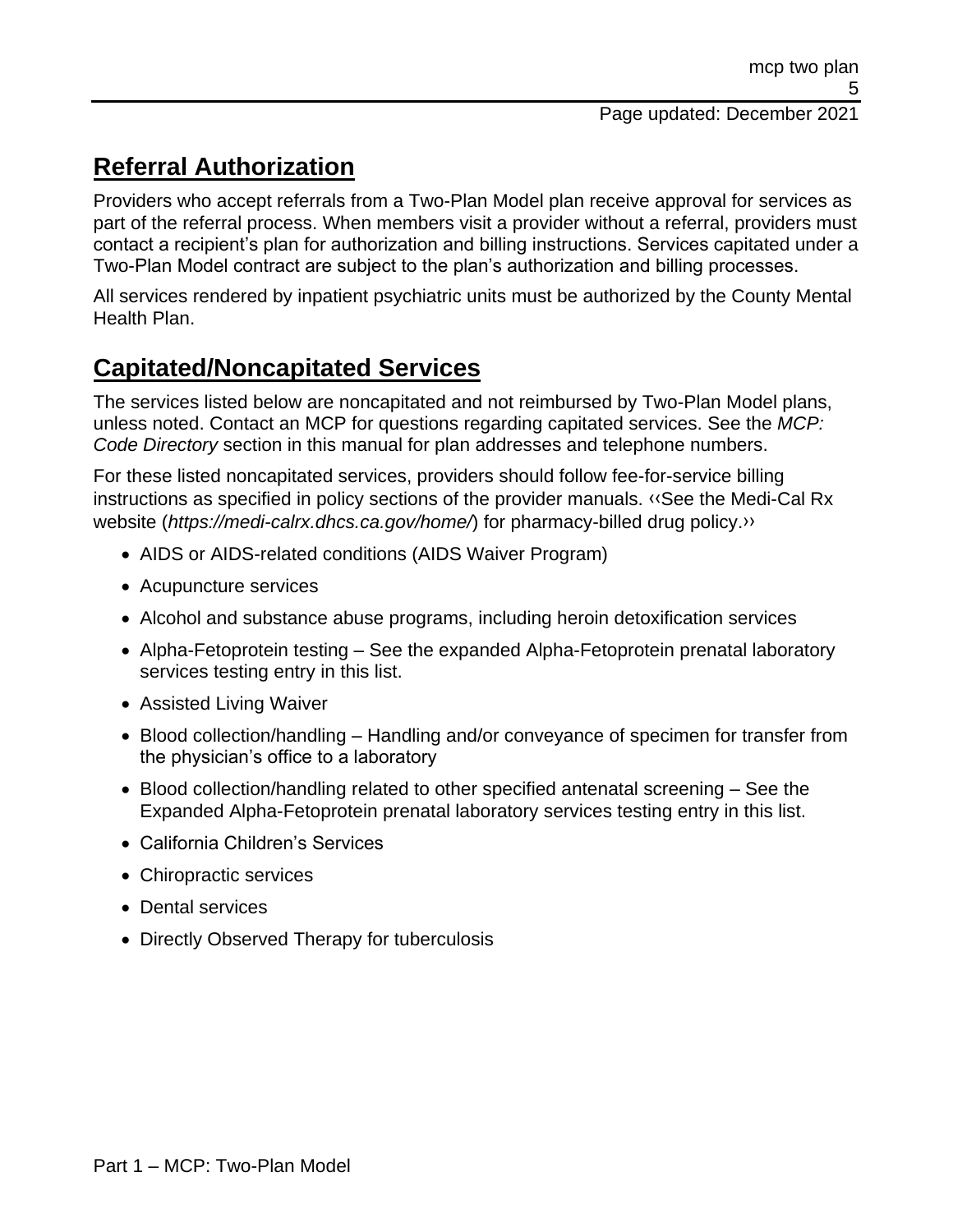#### Page updated: January 2022

- Early and Periodic Screening, Diagnostic and Treatment (EPSDT) individual outpatient drug-free counseling for alcohol and other drugs
- EPSDT Marriage, Family and Child Counselor and EPSDT Social Worker
- EPSDT onsite investigation to detect the source of lead contamination
- EPSDT supplemental service Pediatric Day Health Care
- End of Life Option Act counseling and discussion regarding advance directives or end of life care planning and decisions
- Expanded Alpha-Fetoprotein prenatal laboratory testing; and blood collection/handling with other specified antenatal screening diagnosis administered by the DHCS Genetic Disease Branch
- Home and Community-Based Programs
	- Human Immunodeficiency Virus/Acquired Immune Deficiency Syndrome (HIV/AIDS) **Waiver**
	- Assisted Living Waiver (ALW)
	- Home and Community-Based Alternatives (HCBA) Waiver
	- Home and Community-Based Services Waiver for the Developmentally Disabled (HCBS-DD) Waiver
	- Multipurpose Senior Services Program (MSSP) Waiver
	- Self-Determination Program (SDP) Waiver
- Hospital inpatient state and federal services; for example, state mental institutions, prison and federal military hospitals and Veteran's Affairs hospitals; currently none bill Medi-Cal
- Local Educational Agency (LEA) assessment services rendered to a member who qualifies for LEA services
- LEA services pursuant to an Individualized Education Plan or Individualized Family Services Plan
- [‹‹M](#page-14-0)edication Therapy Management (MTM) service[s››](#page-14-1)
- Multipurpose Senior Services Program (MSSP) noncapitated for all HCPs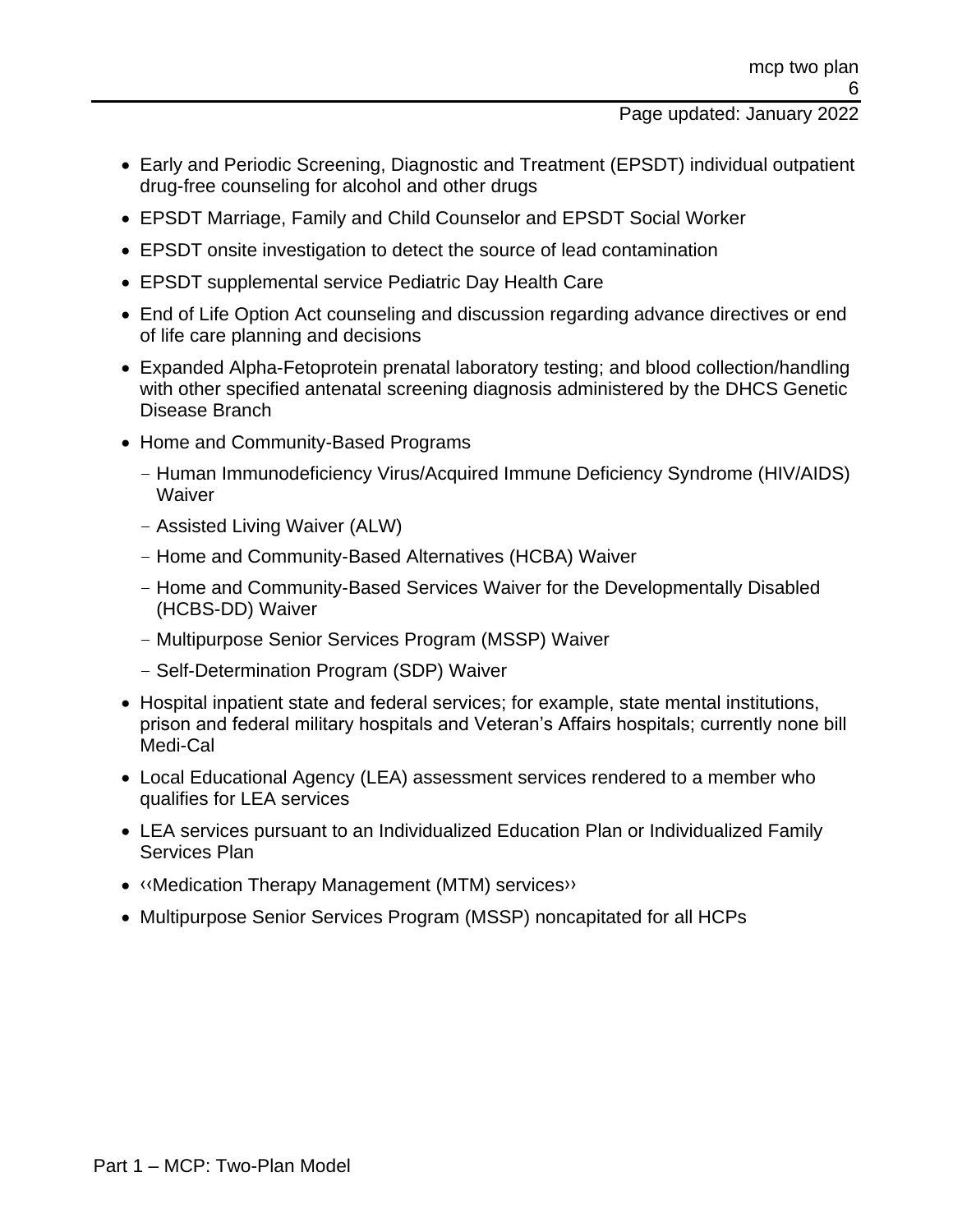#### Page updated: December 2021

- Newborn Hearing Screening Program services
- [‹‹N](#page-14-0)on-Pharmacy-Dispensed Drug[s››](#page-14-1) see "Capitated/Noncapitated Drugs" elsewhere in this section
- [‹‹P](#page-14-0)harmacy-dispensed drugs, select medical supplies and enteral nutrition products are noncapitated. Providers should follow Medi-Cal Rx billing instructions as specified in the Medi-Cal Rx Provider Manual for more information[.››](#page-14-1)
- Prison Industry Authority state contract optical lenses and services
- Psychiatric services rendered by a psychiatrist; psychologist; marriage, family and child counselor; or a licensed clinical social worker, including both of the following:
	- Inpatient psychiatric
	- Outpatient mental health services
- Specialty Mental Health services
- Women, Infants and Children Supplemental Nutrition Program

### **Capitated/Noncapitated Clinic or Center Services**

The following are capitated and noncapitated services for Federally Qualified Health Centers (FQHCs), Indian Health Services clinics and Rural Health Clinics (RHCs).

| <b>Program or Service</b> | <b>Type of Coverage</b> |
|---------------------------|-------------------------|
| Acupuncture               | Noncapitated            |
| Chiropractic              | Noncapitated            |
| Dental                    | Noncapitated            |
| Differential rate         | Noncapitated            |
| End of life option        | Noncapitated            |
| Heroin detoxification     | Noncapitated            |
| Medi-Cal (per visit)      | Capitated               |
| Medicare                  | Capitated               |
| Specialty mental health   | Noncapitated            |
| Norplant                  | Capitated               |
| Optometry                 | Capitated               |

#### **Programs and Types of Coverage**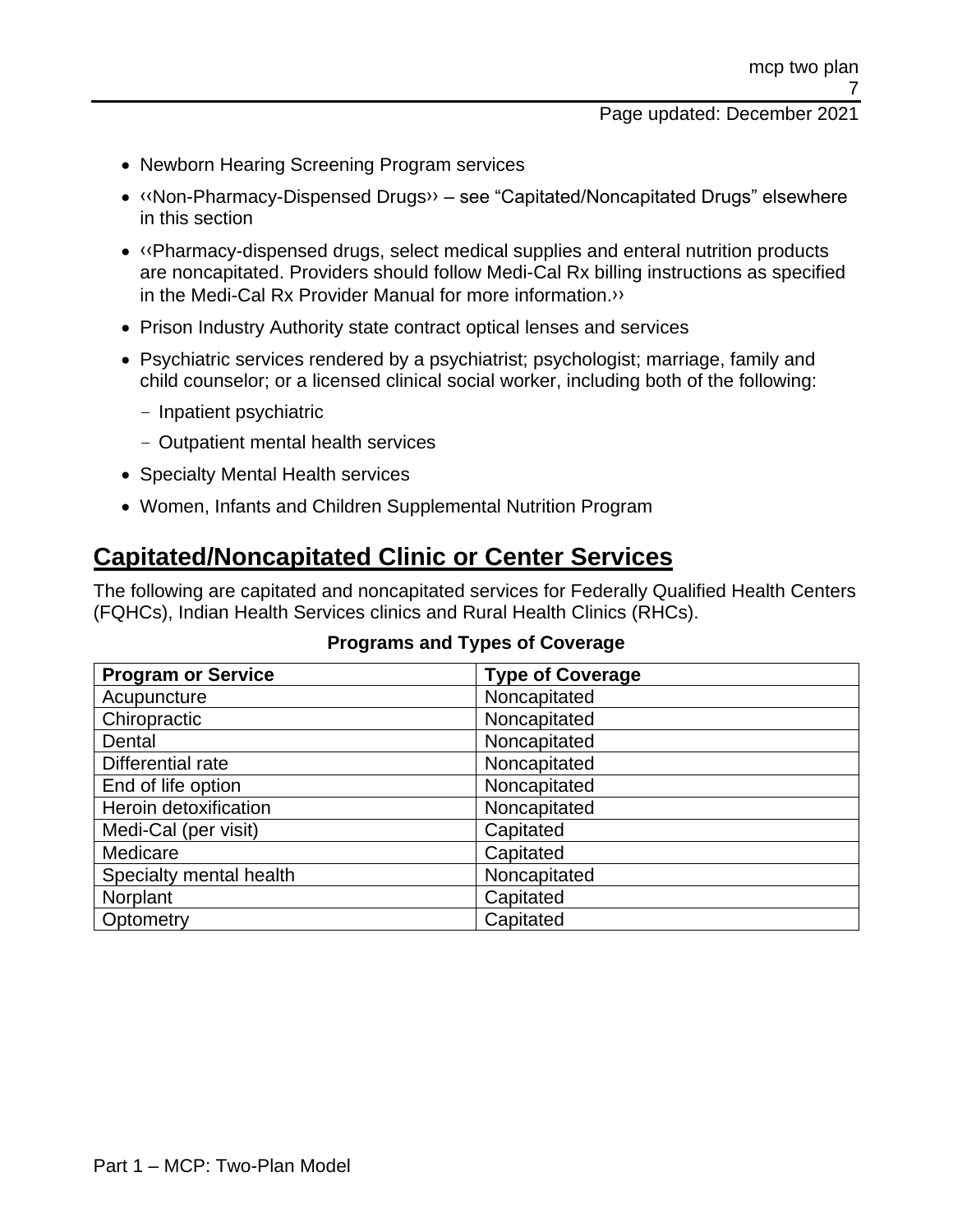#### Page updated: December 2021

**Note:** Differential rate applies to MCP services covered by managed care and rendered to recipients enrolled in Medi-Cal MCPs. The rate for a code approximates the difference between payments received from the MCP(s), rendered on a per-visit basis, and the Prospective Payment System (PPS) rate.

On May 23, 2011, the Centers for Medicare & Medicaid Services approved State Plan Amendments excluding Medi-Cal coverage for the nine optional Medi-Cal benefits, effective July 1, 2009. Accordingly, DHCS will no longer reimburse FQHCs or RHCs for adult dental, chiropractic or podiatric services.

For more information and billing examples, refer to the *Rural Health Clinics (RHCs) and Federally Qualified Health Centers (FQHCs) Billing Examples* and the *Indian Health*  Services (IHS), Memorandum of Agreement (MOA) 638, Clinics: Billing Codes sections in the appropriate Part 2 manual.

## **Capitated/Noncapitated Drugs**

[‹‹A](#page-14-0)ll pharmacy dispensed drugs are noncapitated. See the Medi-Cal Rx website (*https://medi-calrx.dhcs.ca.gov/home/*) for policy. The drugs below are noncapitated Physician Administered Drugs (PADs). See Part 2 of the appropriate Medi-Cal FFS provider manual[.››](#page-14-1)

### **Antiviral Drugs**

Selected HIV/AIDS/Hepatitis B treatment drugs that meet DHCS Medi-Cal Managed Care Division definitions are noncapitated.

| Abacavir/Lamivudine                      | Darunavir/Cobicistat (Prezcobix)    |
|------------------------------------------|-------------------------------------|
| <b>Abacavir Sulfate</b>                  | Darunavir/Cobicistat/Emtricitabine/ |
| Abacavir Sulfate/Dolutegravir/Lamivudine | Tenofovir Alafenamide (Symtuza)     |
| (Triumeg)                                | Darunavir Ethanolate                |
| Atazanavir/Cobicistat (Evotaz)           | Delavirdine Mesylate                |
| <b>Atazanavir Sulfate</b>                | Dolutegravir (Tivicay)              |
| Bictegravir/Emtricitabine/Tenofovir      | Dolutegravir/Lamivudine (Dovato)    |
| Alafenamide                              | Dolutegravir/Rilpivirine            |
| Cobicistat (Tybost)                      |                                     |
|                                          | Doravirine                          |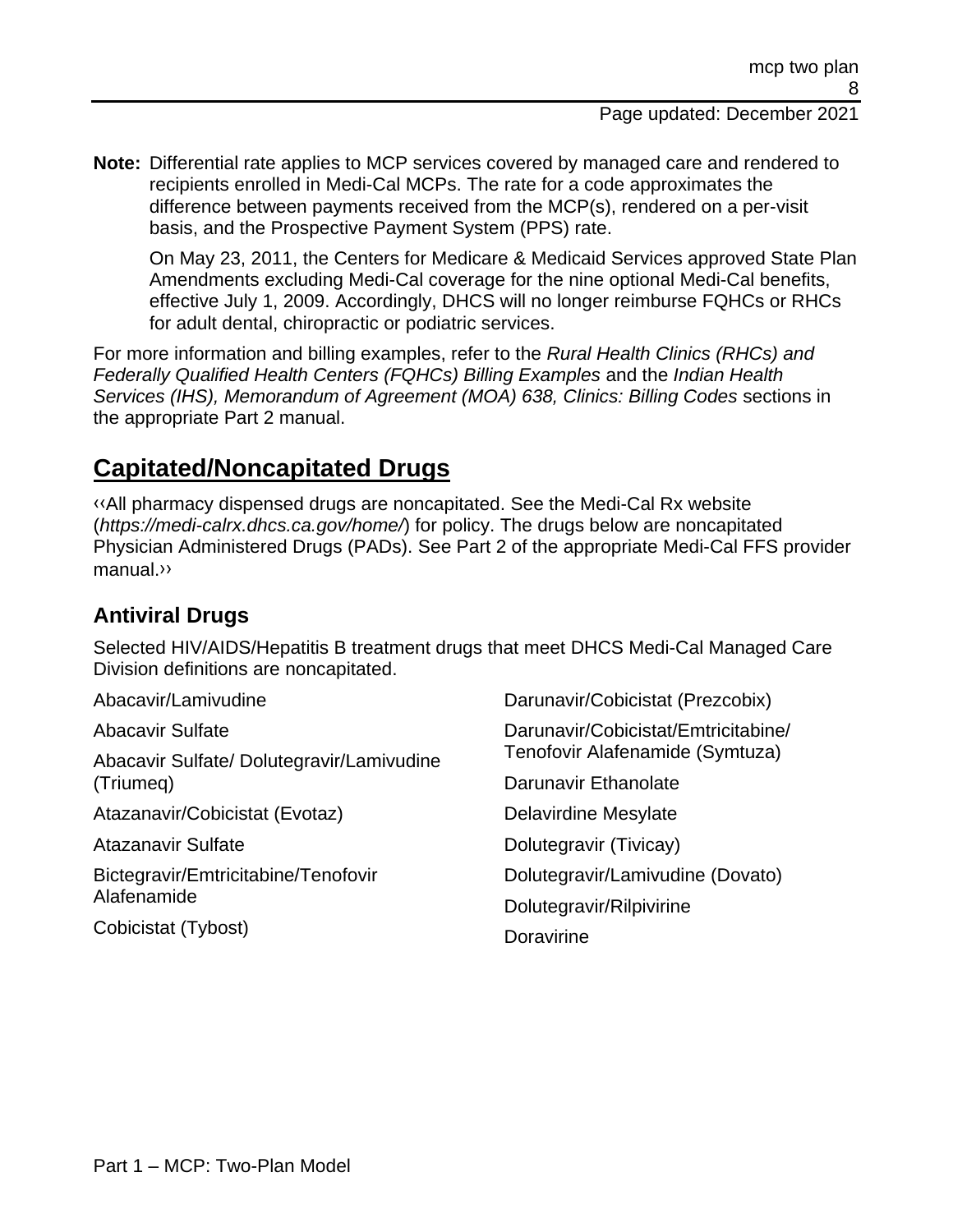#### Page updated: October 2021

#### **[‹‹A](#page-14-0)ntiviral Drugs (continued[\)››](#page-14-1)**

Doravirine/Lamivudine/Tenofovir Disoproxil Fumarate (Delstrigo)

**Efavirenz** 

Efavirenz/Emtricitabine/Tenofovir Disoproxil Fumarate

Efavirenz/Lamivudine/Tenofovir Disoproxil Fumarate (Symfi)

Efavirenz/Lamivudine/Tenofovir Disoproxil Fumarate (Symfi Lo)

Elvitegravir

Elvitegravir/Cobicistat/Emtricitabine/ Tenofovir Alafenamide (Genvoya)

Elvitegravir/Cobicistat/Emtricitabine/ Tenofovir Disoproxil Fumarate (Stribild)

**Emtricitabine** 

Emtricitabine/Rilpivirine/Tenofovir Alafenamide (Odefsey)

Emtricitabine/Rilpivirine/Tenofovir Disoproxil Fumarate

Emtricitabine Tenofovir

Emtricitabine/Tenofovir Alafenamide

**Enfuvirtide** 

**Etravirine** 

Fosamprenavir Calcium

Fostemsavir Tromethamine Ibalizumab-uiyk Indinavir Sulfate Lamivudine Lamivudine and Tenofovir Disoproxil Fumarate (Cimduo) Lopinavir/Ritonavir **Maraviroc** Nelfinavir Mesylate **Nevirapine** Raltegravir Potassium Rilpivirine Hydrochloride **Ritonavir** Saquinavir Saquinavir Mesylate **Stavudine** Tenofovir Alafenamide Fumarate Tenofovir Disoproxil Fumarate **Tipranavir** Zidovudine/Lamivudine Zidovudine/Lamivudine/Abacavir Sulfate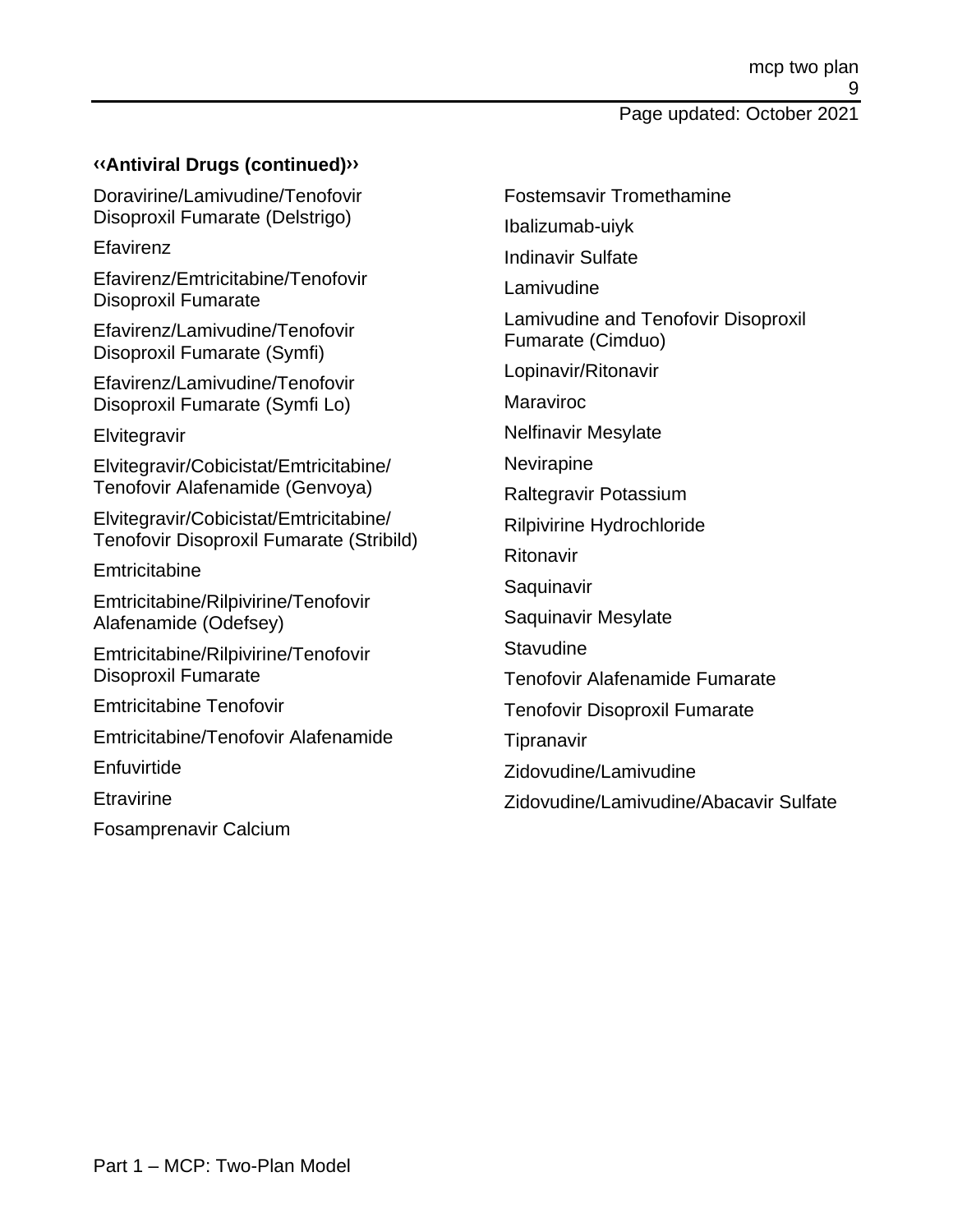### **Alcohol and Heroin Detoxification and Dependency Treatment Drugs**

Selected alcohol and heroin detoxification and dependency treatment drugs that meet DHCS Medi-Cal Managed Care Division definitions are noncapitated.

- Acamprosate Calcium
- Buprenorphine extended release injection
- Buprenorphine HCl
- Buprenorphine/Naloxone HCl
- Buprenorphine implant (Probuphine)
- Buprenorphine transdermal patch [\\*](#page-14-2)
- Disulfiram
- Lofexidine HCl
- Naloxone HCI (oral and injectable)
- Naltrexone (oral and injectable)
- Naltrexone Microsphere injectable suspension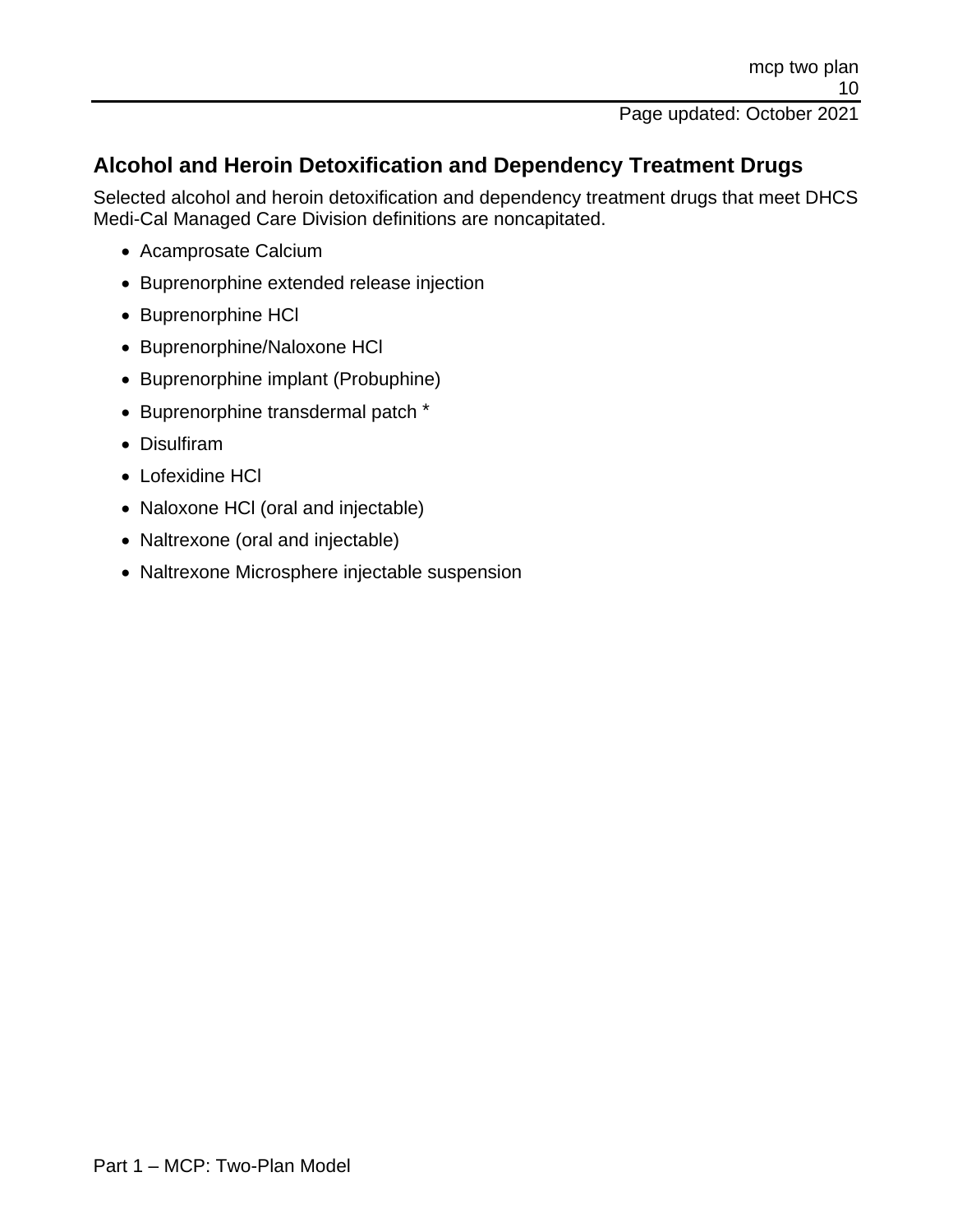### **Blood Factors: Clotting Factor Disorder Treatments**

Selected clotting factor disorder treatments that meet DHCS Medi-Cal Managed Care Division definitions are noncapitated.

- Antihemophilic factor VIII/von Willebrand factor complex (human)
- Anti-inhibitor
- Coagulation factor X (human)
- Emicizumab-kxwh (Hemlibra)
- Factor VIIa (antihemophilic factor, recombinant)
- Factor VIII (antihemophilic factor, human)
- Factor VIII (antihemophilic factor, recombinant)
- Factor VIII (antihemophilic factor, recombinant) (Afstyla), per IU
- Factor VIII (antihemophilic factor, recombinant) (Novoeight)
- Factor VIII (antihemophilic factor, recombinant) (Nuwiq), per IU
- Factor VIII (antihemophilic factor, recombinant) PEGylated, per IU
- Factor IX (antihemophilic factor, purified, nonrecombinant)
- Factor IX (antihemophilic factor, recombinant)
- Factor IX (antihemophilic factor, recombinant) (Rixubis)
- Factor IX, albumin fusion protein, (recombinant), (Idelvion) per IU
- Factor IX complex
- Factor X (human), per IU
- Factor XIII (antihemophilic factor, human)
- Factor XIII A-Subunit (recombinant)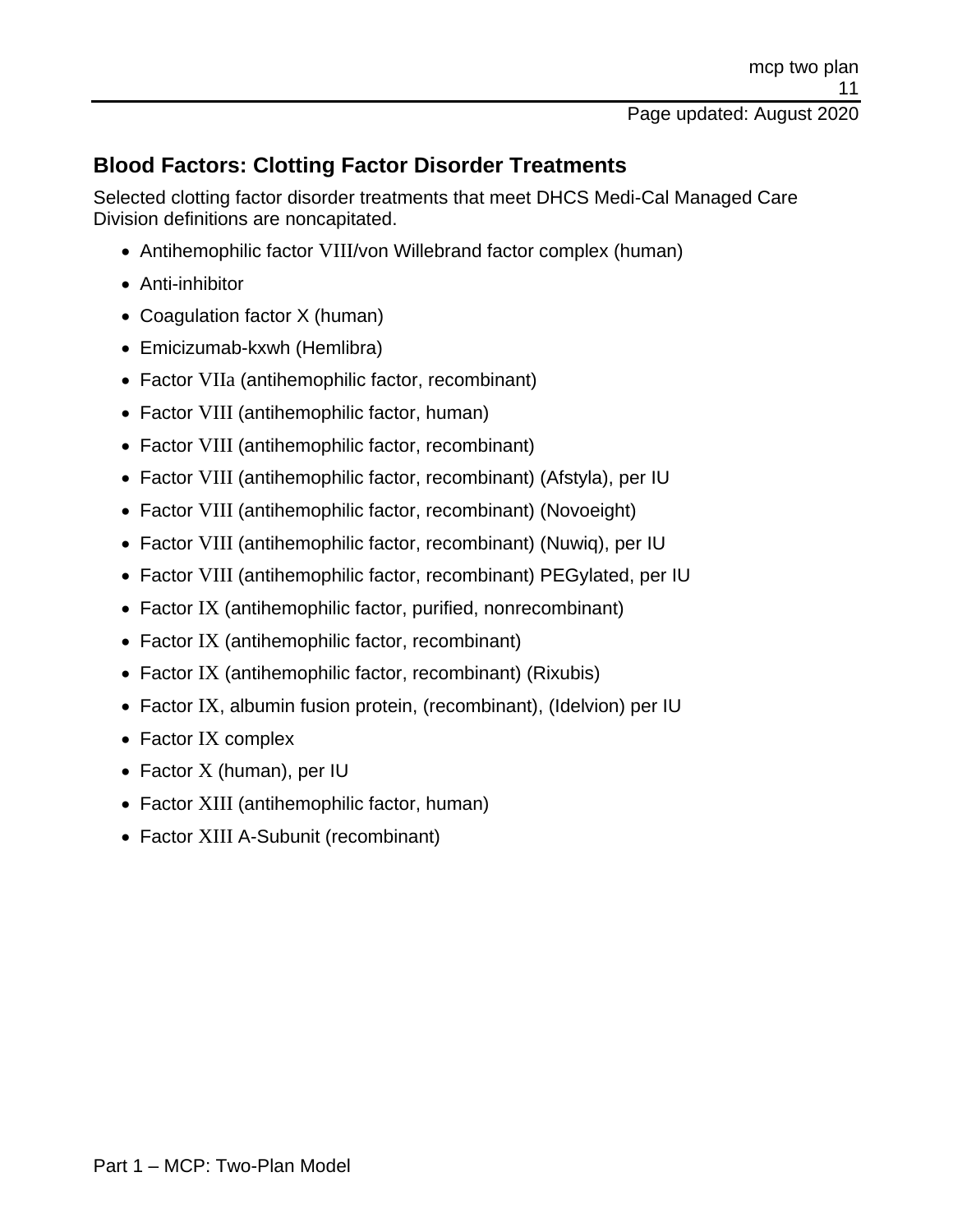#### Page updated: August 2020

- Hemophilia clotting factor, not otherwise classified
- Injection, factor VIII (antihemophilic factor, recombinant) (Obizur)
- Injection, factor VIII (antihemophilic factor, recombinant), pegylated-aucl (Jivi), 1 IU
- Injection, factor VIII, fc fusion protein (recombinant)
- Injection Factor IX, (antihemophilic factor, recombinant), glycopegylated, (Rebinyn), 1 IU
- Injection, factor IX fusion protein (recombinant)
- Von Willebrand factor (recombinant) (Vonvendi), per IU
- Von Willebrand factor complex (human), Wilate
- Von Willebrand factor complex (Humate-P)

### **Erectile Dysfunction Drugs**

Erectile dysfunction (ED) drugs listed in the *Part 2 – Pharmacy* provider manual are noncapitated when used for the treatment of ED, which is not a Medi-Cal benefit, and therefore not a covered service. For all other indications, ED drugs are capitated to the plans.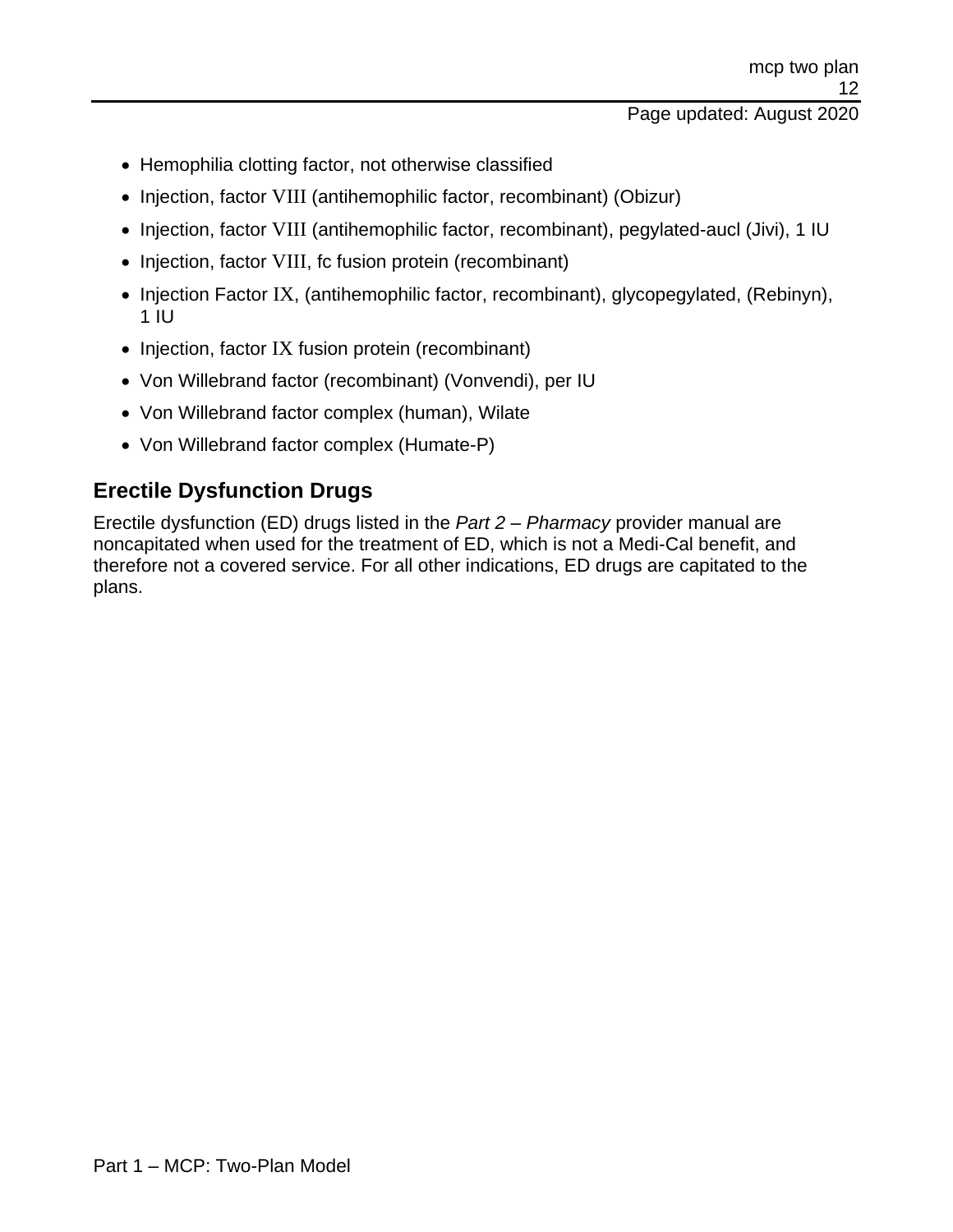mcp two plan 13

Page updated: December 2021

### **Psychiatric Drugs**

Noncapitated psychiatric drugs are as follows:

Amantadine HCl Aripiprazole Aripiprazole Lauroxil Asenapine (Saphris) Asenapine Transdermal System Benztropine Mesylate Brexpiprazole (Rexulti) **Cariprazine** Chlorpromazine HCl **Clozapine** Fluphenazine Decanoate Fluphenazine HCl Haloperidol Haloperidol Decanoate Haloperidol Lactate Iloperidone (Fanapt) Isocarboxazid Lithium Carbonate Lithium Citrate Loxapine Inhalation Powder Loxapine Succinate Lumateperone Lurasidone Hydrochloride

Molindone HCl **Olanzapine** [‹‹O](#page-14-0)lanzapine/Samidorpha[n››](#page-14-1) Olanzapine Fluoxetine HCl Olanzapine Pamoate Monohydrate (Zyprexa Relprevv) Paliperidone (oral and injectable) Perphenazine Phenelzine Sulfate Pimavanserin Pimozide **Quetiapine** Risperidone Risperidone Microspheres Selegiline (transdermal only) Thioridazine HCl **Thiothixene** Thiothixene HCl Tranylcypromine Sulfate Trifluoperazine HCl **Trihexyphenidyl** Ziprasidone Ziprasidone Mesylate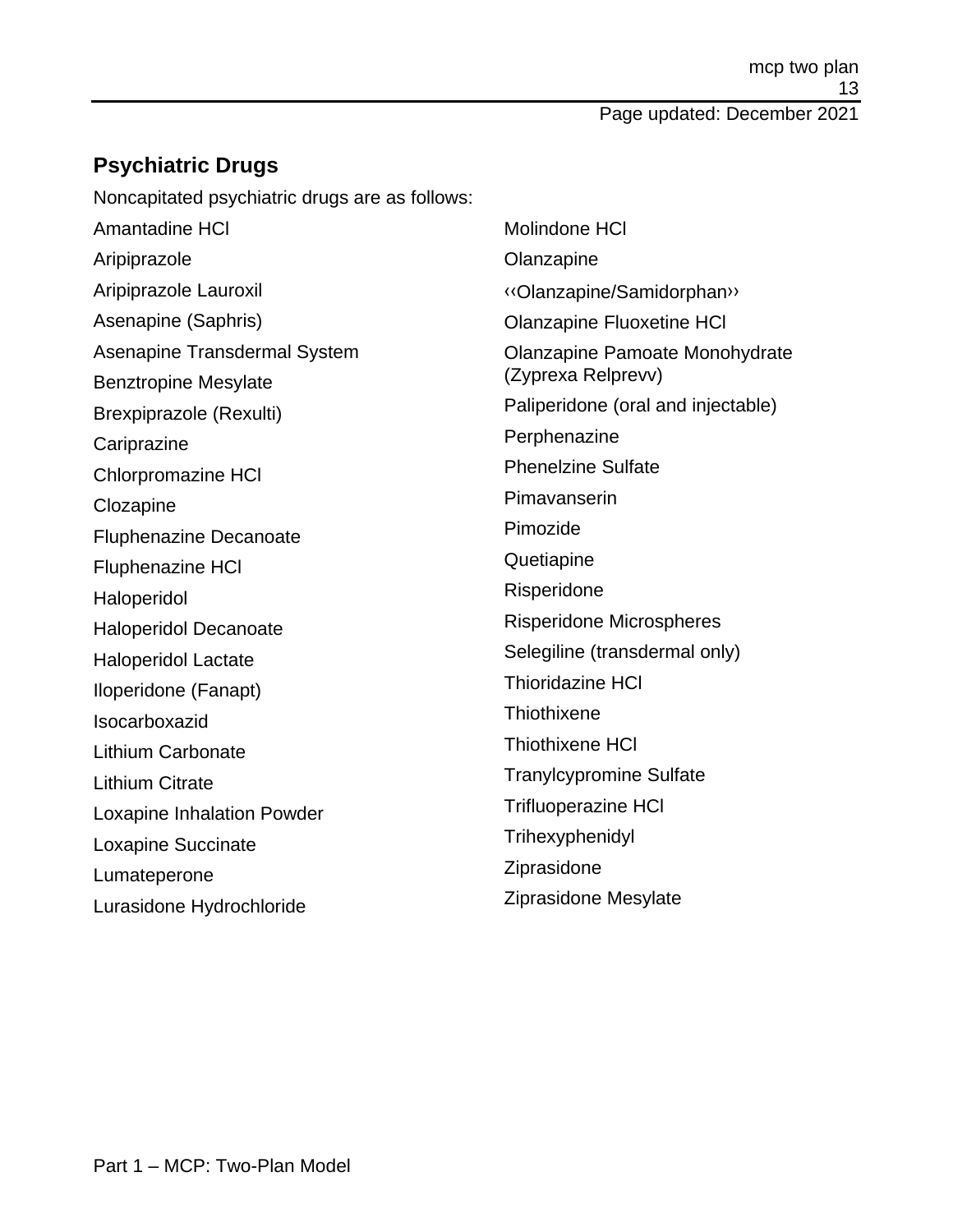## **Where to Submit Claims**

Providers submit claims for capitated services directly to the plans. See *the MCP: Code Directory* section in this manual for plan address and telephone number information.

Providers submit claims for noncapitated services (fee-for-service Medi-Cal) to the California MMIS Fiscal Intermediary (FI) as specified in the appropriate Part 2 provider manual.